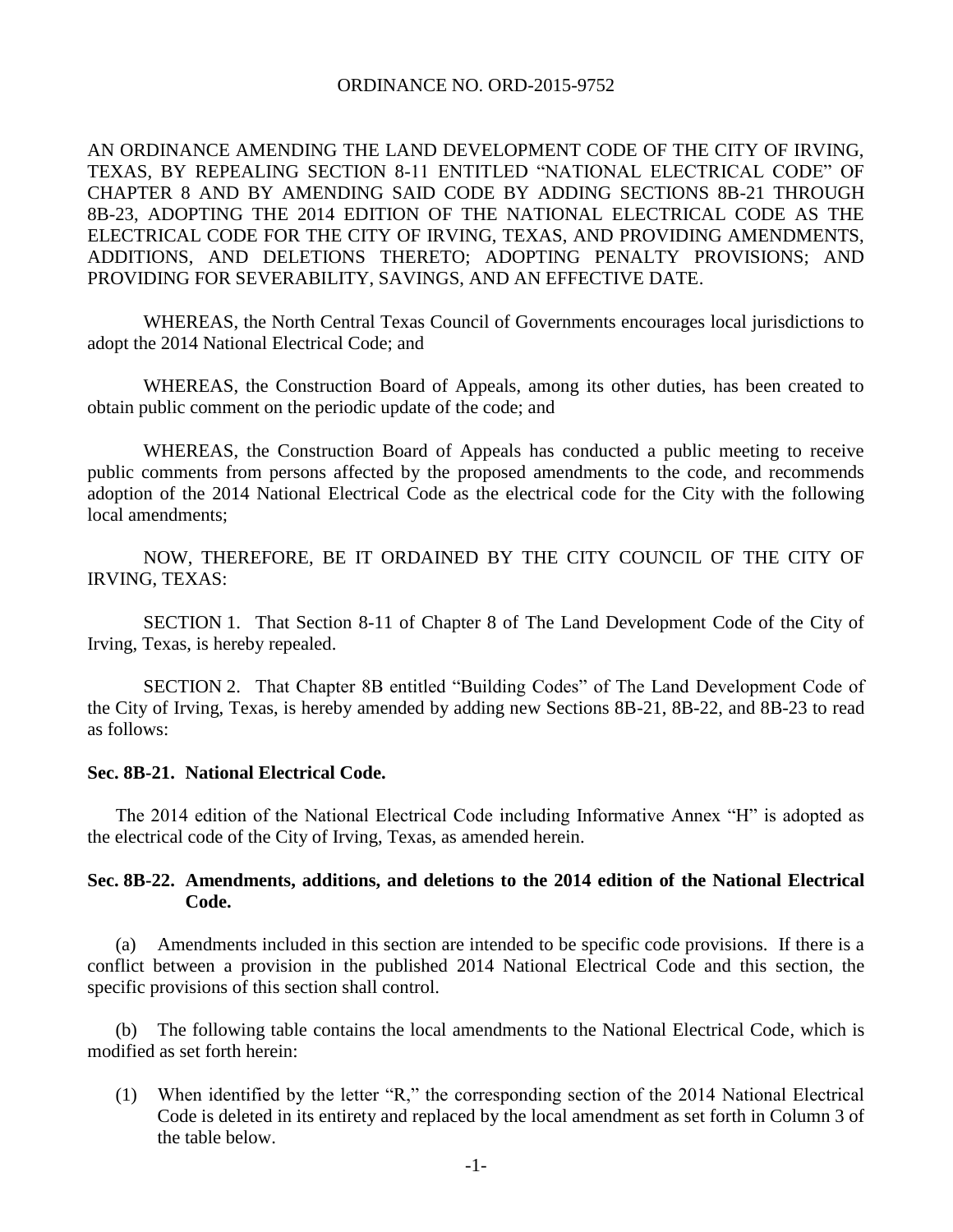- (2) When identified by the letter "S," the corresponding section of the 2014 National Electrical Code is supplemented by the additional provision as set forth in Column 3 of the table below.
- (3) When identified by the letter "M," the corresponding section of the 2014 National Electrical Code is modified by amending the language of the provision to read as set forth in Column 3 of the table below.

Table Legend:

Column 1: Item Reference Number

Column 2: Related code section/caption

Column 3: Amended code provision

Column 4: "R" – 2014 National Electrical Code section is replaced by the provision in Column 3; "S" – 2014 National Electrical Code section is supplemented by the provision in Column 3; "M" – 2014 National Electrical Code section is modified by the provision in Column 3

TABLE OF LOCAL AMENDMENTS TO THE 2014 NATIONAL ELECTRICAL CODE

| 1 | <b>NEC 90.4</b><br>Enforcement | When electrical work which requires a permit is being performed,<br>including: installing, maintaining, altering or repairing of any<br>electrical conductors or equipment, apprentice electricians require<br>on-site supervision by a qualified licensee as defined below.<br>Informational Note: Grade classifications are defined by the State<br>of Texas in Title 8, Occupational Code Chapter 1305 administered<br>by the Texas Department of Licensing and Regulation, |                                                                                                                                                                                                                                              |   |
|---|--------------------------------|--------------------------------------------------------------------------------------------------------------------------------------------------------------------------------------------------------------------------------------------------------------------------------------------------------------------------------------------------------------------------------------------------------------------------------------------------------------------------------|----------------------------------------------------------------------------------------------------------------------------------------------------------------------------------------------------------------------------------------------|---|
|   |                                | Type of Work                                                                                                                                                                                                                                                                                                                                                                                                                                                                   | Level of On-Site<br><b>Supervision Required</b>                                                                                                                                                                                              | S |
|   |                                | One and two family<br>dwellings and related<br>accessory buildings                                                                                                                                                                                                                                                                                                                                                                                                             | One Wireman, Journeyman, or<br>Master per address                                                                                                                                                                                            |   |
|   |                                | Commercial structures                                                                                                                                                                                                                                                                                                                                                                                                                                                          | One Journeyman or Master per<br>address                                                                                                                                                                                                      |   |
| 2 | <b>NEC 100</b><br>Definitions  | a.<br>representative.                                                                                                                                                                                                                                                                                                                                                                                                                                                          | Authority Having Jurisdiction (AHJ) shall mean the City of<br>Irving director of inspections or a duly<br>authorized                                                                                                                         |   |
|   |                                | b.                                                                                                                                                                                                                                                                                                                                                                                                                                                                             | Engineering supervision shall mean supervision by a qualified<br>State of Texas licensed professional engineer engaged primarily<br>in the design or maintenance of electrical installations.                                                | S |
|   |                                | c.<br>systems shall not be larger than 6 AWG.                                                                                                                                                                                                                                                                                                                                                                                                                                  | Intersystem bonding termination shall mean a device that<br>provides a means for connecting intersystem bonding<br>conductors for communication systems and other systems to the<br>grounding electrode system. Bonding conductors for other |   |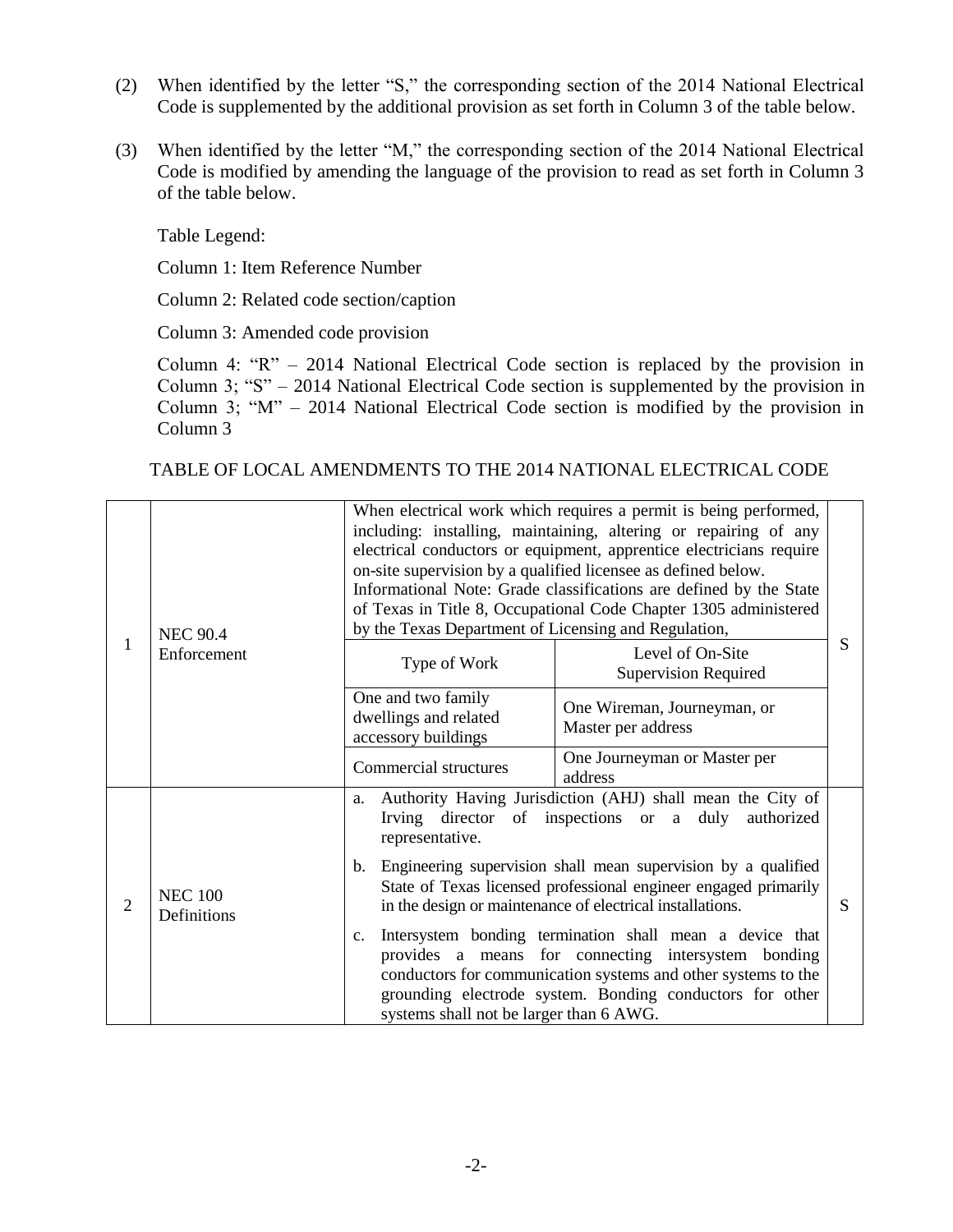| 3              | <b>NEC 110.2</b><br>Approval                                                  | Approved conductors and equipment shall bear the certification<br>mark of a nationally recognized testing lab (NRTL) or a qualified<br>$\mathbf R$<br>third party inspection agency approved by the authority having<br>jurisdiction.                      |             |  |
|----------------|-------------------------------------------------------------------------------|------------------------------------------------------------------------------------------------------------------------------------------------------------------------------------------------------------------------------------------------------------|-------------|--|
| $\overline{4}$ | NEC 210.52(G)(1)<br>Garages                                                   | At least one receptacle outlet shall be installed for and on a wall<br>adjacent to each car space.                                                                                                                                                         |             |  |
| 5              | <b>NEC 230</b><br>Services                                                    | For new building construction and for new service conductor<br>installations, conductors shall be installed underground.                                                                                                                                   | S           |  |
| 6              | NEC 230.2(A)<br>Special conditions                                            | For multifamily dwellings, two or more laterals or sets of service<br>conductors shall be permitted to a building when both of the<br>following conditions are met:                                                                                        |             |  |
|                |                                                                               | The building has six or more individual gang meters and all<br>a.<br>meters are grouped at the same location; and                                                                                                                                          | S           |  |
|                |                                                                               | Each lateral or service conductors originate from the same<br>$\mathbf{b}$ .<br>point of service area.                                                                                                                                                     |             |  |
| $\overline{7}$ | <b>NEC 230.71</b><br>Maximum number of<br>disconnects                         | The number of individual service disconnecting means is limited to<br>six for each occupant. The number of individual disconnects at one<br>location may exceed six.                                                                                       | S           |  |
| 8              | <b>NEC 300</b><br>General requirements for<br>wiring methods and<br>materials | Ceiling grid support wires may be used for structural supports when<br>the associated wiring is located in that area with not more than two<br>raceways or cables supported per wire with a maximum nominal<br>metric designation 16 (trade size $1/2$ "). | S           |  |
| 9              | NEC 300.5 (J)<br>Earth movement                                               | Expansion joints shall be installed on all underground conduit runs<br>at the first point the conduit run emerges vertically from below<br>grade to above grade.                                                                                           | S           |  |
| 10             | NEC 300.7 (B)<br><b>Expansion fittings</b>                                    | Expansion joints shall be installed on all underground conduit runs<br>at the first point the conduit run emerges vertically from below<br>grade to above grade.                                                                                           | S           |  |
| 11             | <b>NEC 334.10</b><br>Uses permitted                                           | Type NM, Type NMC, and Type NMS cables shall be permitted to<br>be used in any fully-sprinklered, multifamily dwelling not<br>exceeding four floors above grade.                                                                                           | S           |  |
| 12             | <b>NEC 334.12</b><br>Uses not permitted                                       | Types NM, NMC, and NMS. Types NM, NMC, and NMS cables<br>shall not be used in metal frame structures unless installed within a<br>raceway.                                                                                                                 | S           |  |
| 13             | <b>NEC 500.8(A)</b><br>Suitability                                            | An engineering judgment shall be signed and sealed by a qualified<br>registered professional engineer.                                                                                                                                                     | S           |  |
|                | NEC 505.7(A)<br>Implementation of zone<br>classification system               | A qualified registered professional engineer shall perform the<br>following functions related to a zone classification system:                                                                                                                             |             |  |
|                |                                                                               | Classification of areas,<br>a.                                                                                                                                                                                                                             |             |  |
| 14             |                                                                               | Engineered design of equipment and wiring methods,<br>b.                                                                                                                                                                                                   | $\mathbf R$ |  |
|                |                                                                               | Selection of equipment and wiring methods,<br>c.                                                                                                                                                                                                           |             |  |
|                |                                                                               | Inspection of the installation of selected equipment and wiring,<br>d.<br>and                                                                                                                                                                              |             |  |
|                |                                                                               | Provision of documentation to the authority having jurisdiction<br>e.                                                                                                                                                                                      |             |  |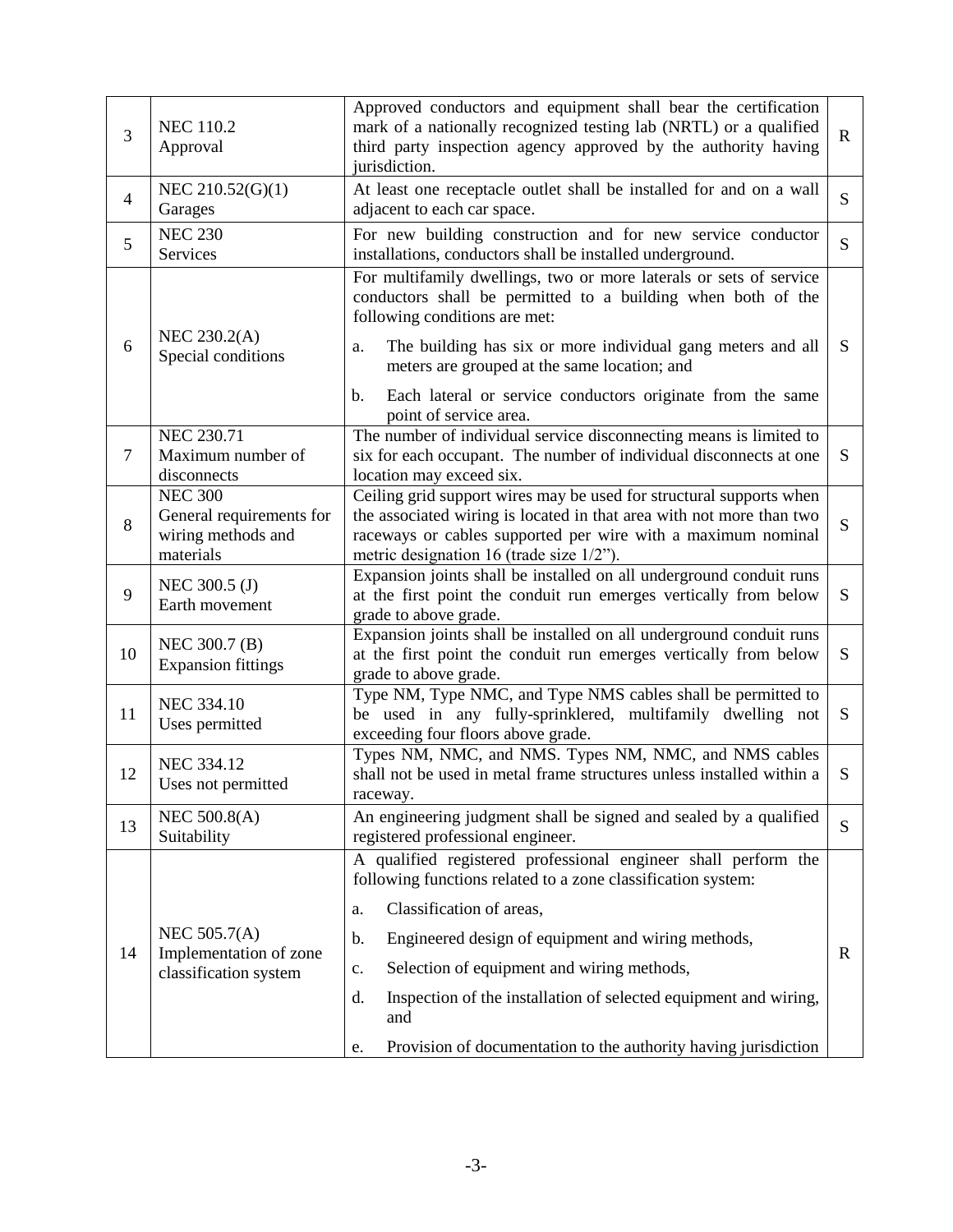| 15 | NEC 517.30(G)<br>Coordination                | Overcurrent protective devices serving the equipment branch of the<br>essential electrical system shall be coordinated for the period of<br>time that a fault's duration extends beyond 0.1 second.                           | $\mathbf{R}$ |  |
|----|----------------------------------------------|-------------------------------------------------------------------------------------------------------------------------------------------------------------------------------------------------------------------------------|--------------|--|
| 16 | NEC 517.30(G)<br>Coordination                | Overcurrent protective devices serving the life safety and critical<br>branches of the essential electrical system shall be selectively<br>coordinated with all supply-side overcurrent protective devices.                   |              |  |
|    |                                              | Exception No. 1: Between transformer primary and secondary<br>overcurrent protective devices where only one overcurrent<br>protective device or set of overcurrent protective devices exists<br>on the transformer secondary. | S            |  |
|    |                                              | Exception No. 2: Between overcurrent protective devices of<br>the same size (ampere rating) in series.                                                                                                                        |              |  |
|    |                                              | Informational Note: The terms coordination and coordinated as<br>used in this section do not cover the full range of overcurrent<br>conditions.                                                                               |              |  |
| 17 | <b>NEC 680.25</b><br>Feeders                 | The following wiring methods may be used if not subject to<br>physical damage:                                                                                                                                                |              |  |
|    |                                              | a. Nonmetallic-sheathed cable                                                                                                                                                                                                 | S            |  |
|    |                                              | b. Type SE cable                                                                                                                                                                                                              |              |  |
| 18 | NEC Annex H 80.2<br>Definitions              | Homeowner shall mean any person who has qualified his property<br>as a homestead and who resides therein.                                                                                                                     | S            |  |
| 19 | NEC Annex H 80.15<br><b>Electrical Board</b> | Refer to Section 8B-4 of Chapter 8B of The Land Development<br>Code of The City Of Irving, Texas.                                                                                                                             | $\mathbf{R}$ |  |
| 20 | NEC Annex H $80.15$ (E)<br>Fees              | Refer to Section 8B-3 of Chapter 8B of The Land Development<br>Code of The City of Irving, Texas.                                                                                                                             | $\mathbf{R}$ |  |
| 21 | NEC Annex H 80.19<br>Permits and approvals   | Allowable homeowner electrical work shall be limited to the<br>installation or repair of feeders and branch circuits.                                                                                                         |              |  |
|    |                                              | Exception: Homeowners who provide a record of one year of<br>electrical construction experience and pass a local qualifying<br>exam.                                                                                          | S            |  |
| 22 | NEC Annex H 80.19<br>Permits and approvals   | Permits that have been approved for which payment has not been<br>received within 14 days may be cancelled.                                                                                                                   | S            |  |

## **Sec. 8B-23. Penalty.**

(a) A person commits an offense if the person violates a provision of the 2014 National Electrical Code, as adopted and amended by the City of Irving, allows another person to violate a provision of the 2014 National Electrical Code, as adopted and amended by the City of Irving, or fails to perform an act required of the person by the 2014 National Electrical Code, as adopted and amended by the City of Irving. A person commits a separate offense each day or portion of a day during which the violation is committed, allowed, or continued.

(b) An offense described in section 8B-23(a) is a class "C" misdemeanor and shall be punishable by a fine not to exceed \$500.00. However, a fine for the violation of a provision of this chapter that governs fire safety, zoning, or public health and sanitation, including dumping or refuse, may not exceed \$2,000.00.